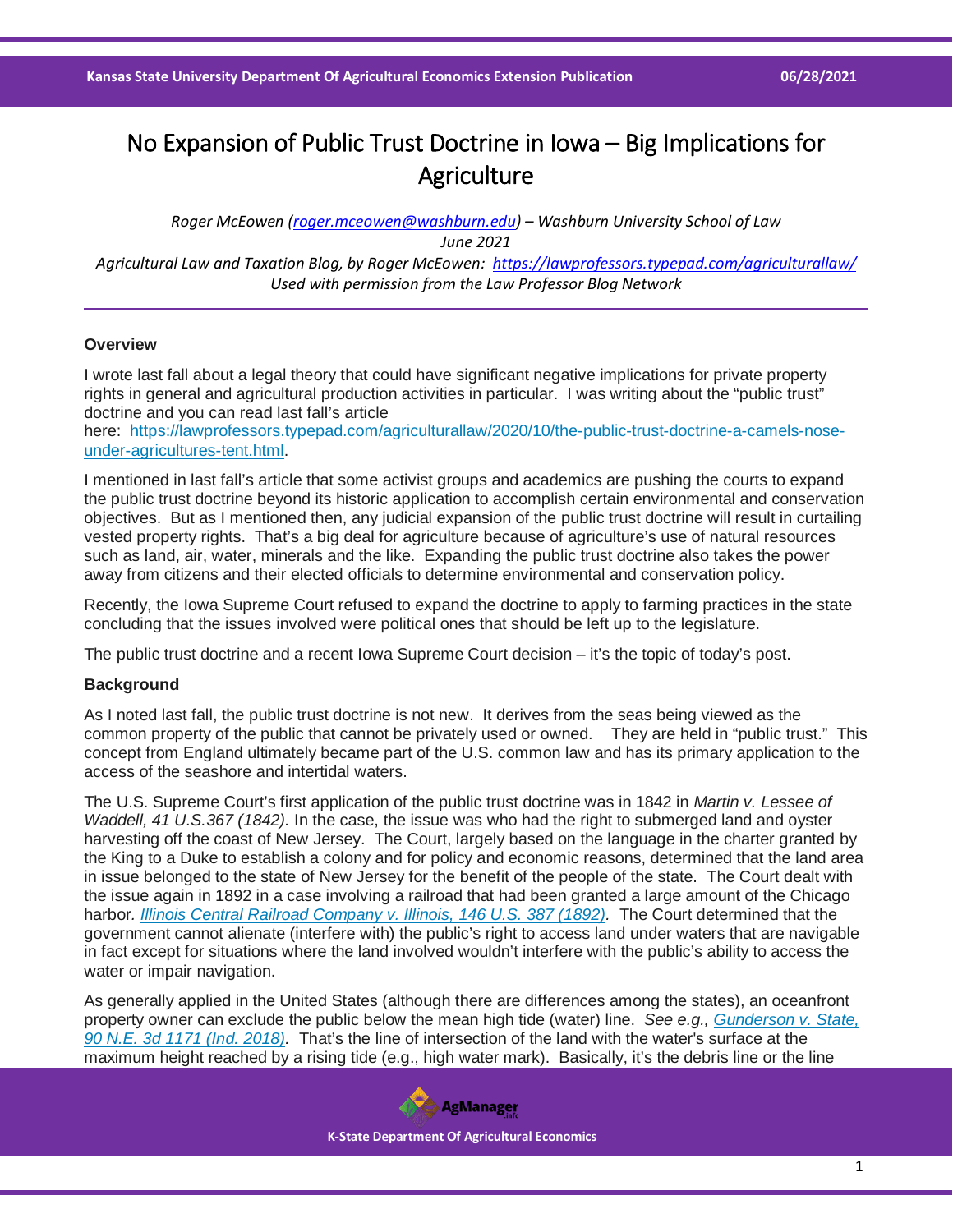where you would find fine shells. However, traceable to the mid-1600s, Massachusetts and Maine recognize private property rights to the mean low tide line even though they do allow the public to have access to the shore between the low and high tide lines for "fishing, fowling and navigation." In addition, in Maine, the public can cross private shoreline property for scuba diving purposes. *[McGarvey v. Whittredge,](https://casetext.com/case/william-a-mcgarvey-jr-v-whittredge?ref=ArRBZs!m18snp)  [28 A.3d 620 \(Me. 2011\).](https://casetext.com/case/william-a-mcgarvey-jr-v-whittredge?ref=ArRBZs!m18snp)*

Other applications of the public trust doctrine involve the preservation of oil resources, fish stocks and crustacean beds. Also, many lakes and navigable streams are maintained via the public trust doctrine for purposes of drinking water and recreation. But, whether the doctrine applies in such situations is a matter of state law. That's where the recent Iowa Supreme Court decision comes into play.

### *Iowa Citizens for Community Improvement, et al. v. State*

A long-standing battle in Iowa over the level of nitrates and phosphorous in an Iowa waterway and farm filed runoff came to a head in *Iowa Citizens for Community Improvement, et al. v. State,*

*No. 19-1644, 2021 Iowa Sup. LEXIS 84 (Jun. 18, 2021).* For approximately the past decade activist groups and certain academics have sought more regulatory control over farming practices that they deem contribute to excessive nutrients in an Iowa river and higher drinking water prices in Des Moines and elsewhere. They have sought to remove from the state legislature the power to make these decisions and have also sought more federal control.

The plaintiffs, two social justice organizations, sued the State of Iowa and state officials and agencies associated with agriculture and the environment claiming that the public trust doctrine required them to enact legislation and rules forcing farmers to adopt farming practices that would significantly reduce levels of nitrogen and phosphorous runoff into the Raccoon River. The plaintiffs claimed that such a requirement would improve members' feelings by enhancing aesthetics and recreational uses of the river and by reducing members' water bills (at least in the Des Moines area). They sought declaratory and injunctive relief.

In response, the State argued that the plaintiffs lacked standing to sue and that the issue was nonjusticiable (i.e., not capable of being decided by a court). After the trial court denied the defendants' motion to dismiss, the defendants sought an interlocutory appeal (i.e., an appeal of the trial court's ruling while other aspects of the case proceeded).

On review, the state Supreme Court first noted that the scope of the public trust doctrine in Iowa is narrow, and that the doctrine should not be overextended. The Supreme Court noted that for a party to have standing to sue, they must have a specific personal or legal interest in the litigation and be "injuriously" affected." For a party to be injuriously affected, the Supreme Court stated that the injury complained of must be likely to be redressed by the court's favorable decision. On that point, the Supreme Court determined that it would be speculative that a favorable court decision would result in a more aesthetically pleasing river or lower water rates.

Further, the Supreme Court determined the injunctive relief was not appropriate and that what the plaintiffs were seeking could only be accomplished through legislation. The Supreme Court pointed out that the plaintiffs admitted that the defendants lacked authority to require limits for nitrogen and phosphorous from agricultural nonpoint sources – the matter was up to the legislature. As a result, the Supreme Court determined the plaintiffs' claims must be dismissed due to lack of standing.

The plaintiffs also claimed that constitutional due process rights were at stake and the Court should address them. The Supreme Court disagreed, pointing out that the plaintiffs' own arguments cut against the Court being able to address such a claim. Because the plaintiffs were asking the Court to broaden the application of the public trust doctrine, the plaintiffs were essentially asking the Court to inject itself into political matters